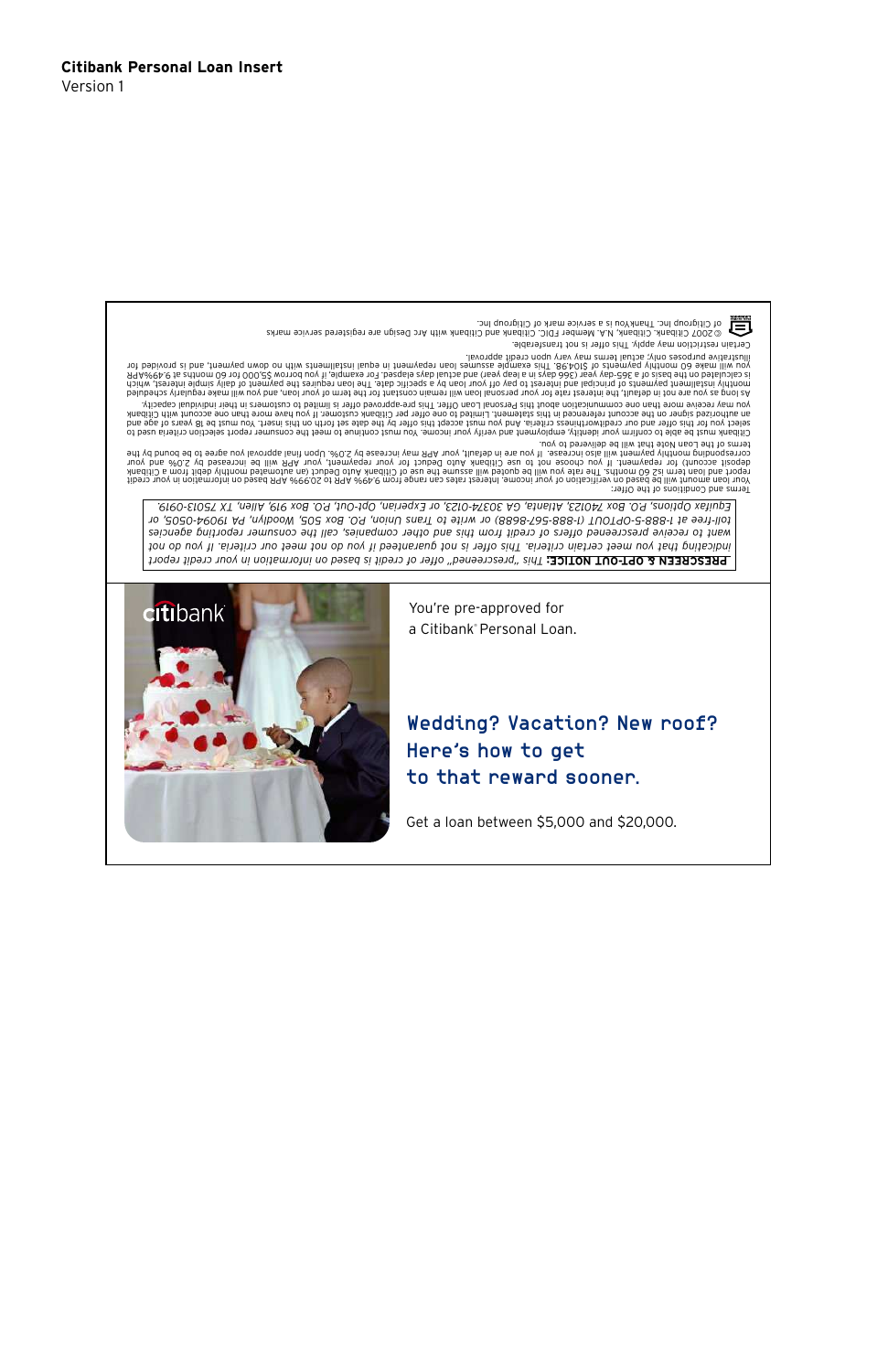And mention code PPAC.

*You can choose to stop receiving "prescreened" offers of credit from this and other companies by calling toll-free 1-888-5-OPTOUT (1-888-567-8688). See PRESCREEN & OPT-OUT NOTICE on the back for more information about prescreened offers.* 

from free ThankYou Network

# Apply now: Call 1-866-446-1819 by 6/8/07.

\*Please see reverse side for Terms and Conditions of the Offer.

Features and benefits of the Citibank Personal Loan:

- Quick and easy to accept
- Monthly ThankYou<sup>SM</sup> Points
- $\blacksquare$  Fixed monthly payments\*

No collateral required

#### You're pre-approved for a Citibank® Personal Loan between \$5,000 and \$20,000.

#### The hassle-free path to your goals.

Lorem ipsum dolor sit amet, consectetuer adipiscing elit. Sed commodo bibendum mi. Ut posuere dignissim tellus. Pellentesque bibendum. Vestibulum magna turpis, tincidunt id, mollis ac, ornare in, lacus. Nam facilisis augue vitae arcu scelerisque cursus. Sed erat mi, malesuada ut, sollicitudin eget, consequat a, dui. Curabitur

For your loan amount and competitive rate, call 1-866-446-1819 now and mention code PPAC.

#### **Citibank Personal Loan Insert** Version 1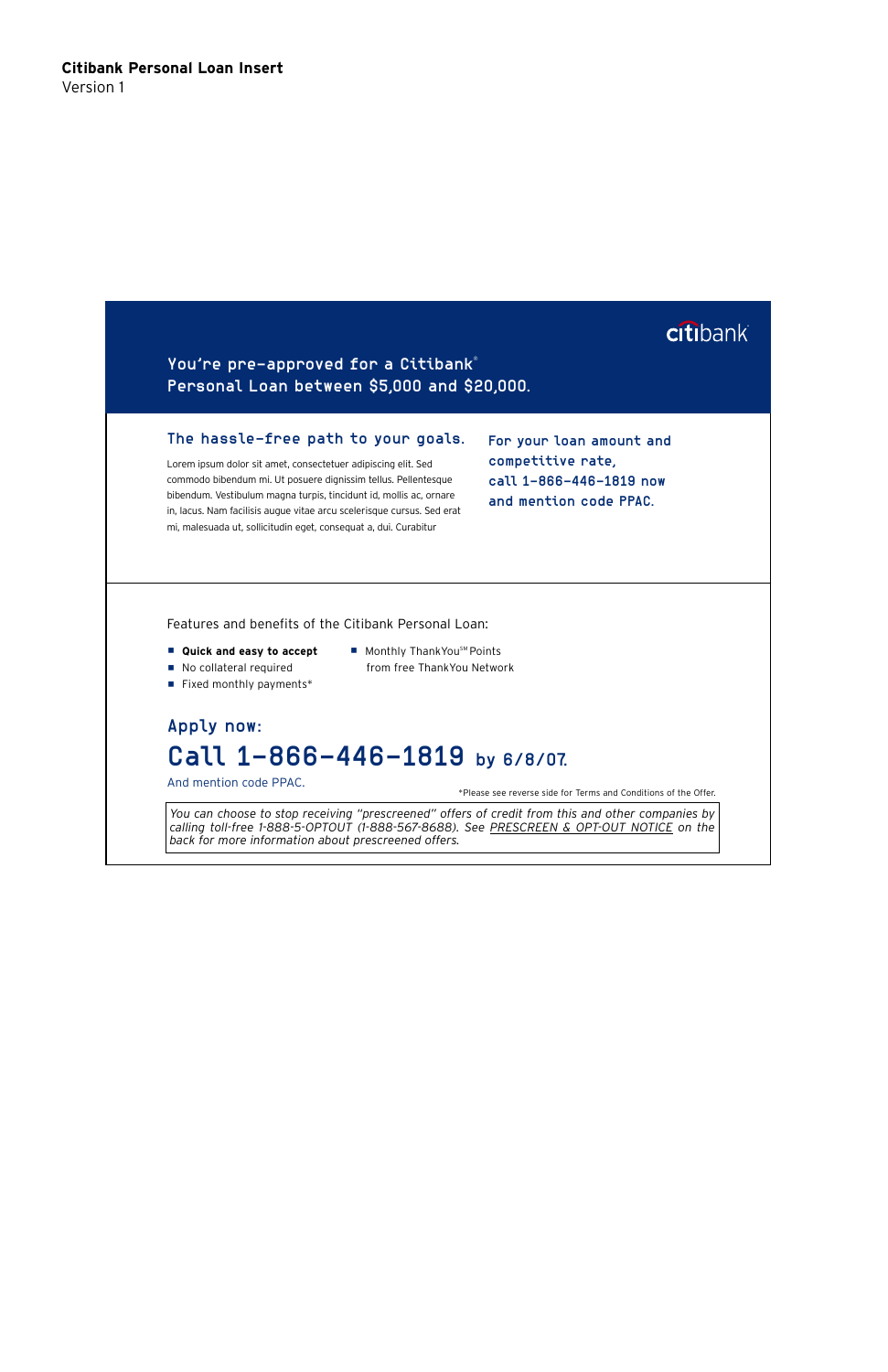You're pre-approved for a Citibank® Personal Loan. Get from \$5,000 and \$20,000.

### (Your dream here)

# Travel Remodel

# citibank

want to receive prescreened offers of credit from this and other companies, call the consumer reporting agencies indicating that you meet certain criteria. This offer is not guaranteed if you do not meet our criteria. If you do not **PRESCREEN & OPT-OUT NOTICE:** This "prescreened" ofice a complete the contract of the contract of the contract of

Equifax Options, P.O. Box 740123, Atansh GA 30374-0123, or Experian, Opt-0ut, P.O. Box 919, Allen, TX 75013-0919. toll-free at 1-888-5-0PTOUT (1-888-567-8688) or write to Trans Union, P.O. Box 505, Woodlyn, PA 19094-0505, or

Tibera nov ni novi sed stall in be based Aquito the presence, limit and the Asia of the Apple to So99% APP based on information in your credit Terms and Conditions of the Offer:

Citibank must be able to confirm your identity, employment and verify you nust and the comal the comally consumer report selection criteria used to terms of the Loan Note that will be delivered to you. report and loan term is2 60 months. The rate you will be quoted will assume the use of Citibank Auto Deduct (an automated monthly debit from a Citibank<br>deposit account) for repayment. If you choose not to use Citibank Auto

select you for this offer and our creditory houses criteria. And you must accept this offer by the date set forth on this insert. You must be years of age and

As long as you are not in default, the interest rate for your personal loan will remain constant for the term of your loan, and you will make regularly scheduled you may receive more than one communication about this Personal Loan Offer. This pre-approved offer is limited to customers in their individual capacity.<br>You may receive more than one communication about this Personal Loan

you will make 60 monthly payments of \$104.98. This example assumes loan repart in the right instantional bayment, and is provided for monthly installment payments of principal and interest to pay off your loan by a specific date. The loan requires the payment of daily simple interest, which<br>Realistic and the payments of principal and interest to pay off

illustrative purposes only; actual terms may vary upon credit approval.

O 2007 Citigroup Inc. ThankYou is a service mark of Citigroup Inc.<br>
So 2007 Citigroup Inc. Thankyou is a service mark of Citigroup Inc. Gertain restriction may apply. This offer is not transferable.

Version 2

**Citibank Personal Loan Insert**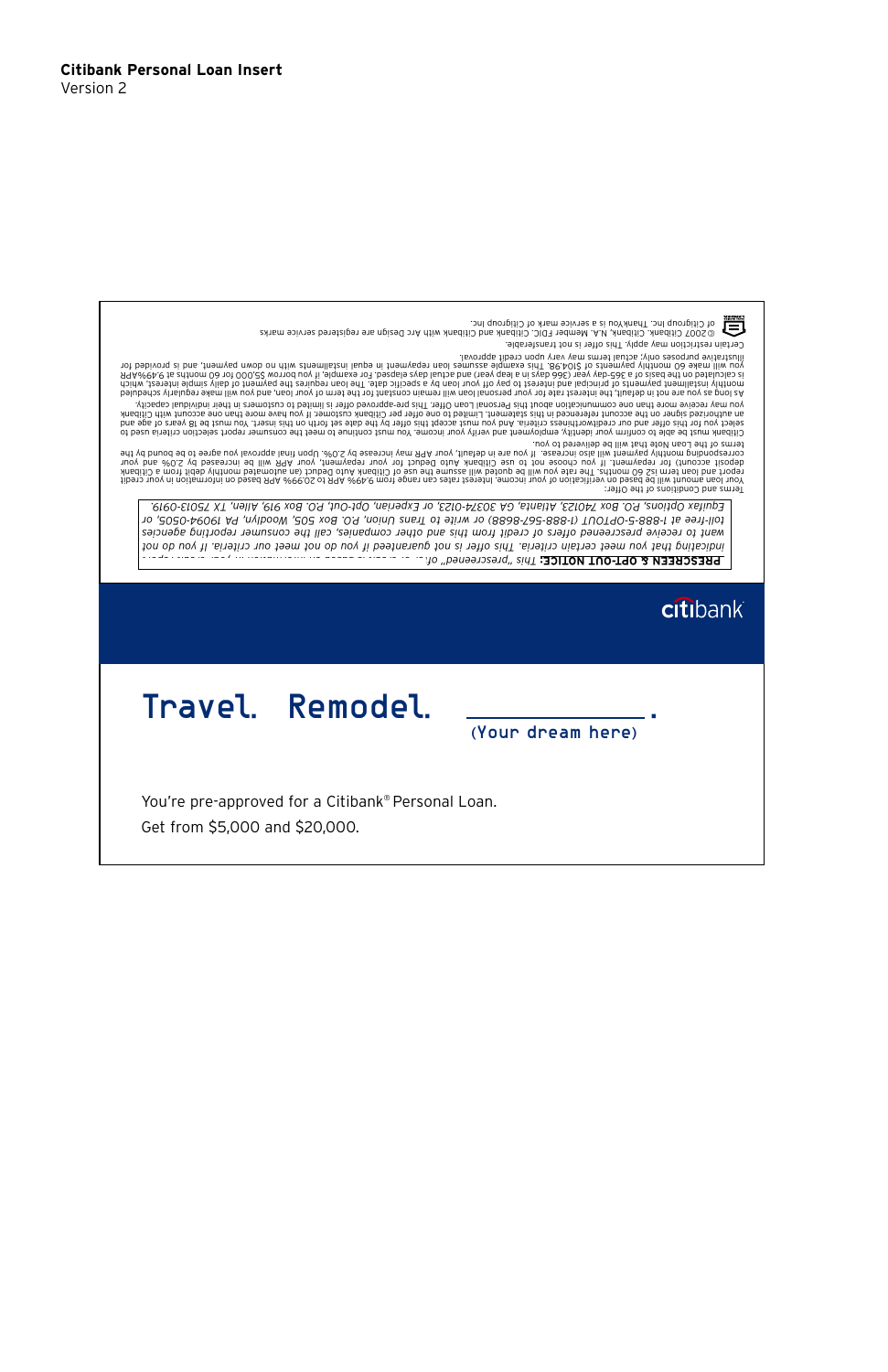And mention code PPAC.

*You can choose to stop receiving "prescreened" offers of credit from this and other companies by calling toll-free 1-888-5-OPTOUT (1-888-567-8688). See PRESCREEN & OPT-OUT NOTICE on the back for more information about prescreened offers.* 

from free ThankYou Network

# Apply now: Call 1-866-446-1819 by 6/8/07.

\*Please see reverse side for Terms and Conditions of the Offer.

### You're pre-approved for a Citibank® Personal Loan between \$5,000 and \$20,000.

Features and benefits of the Citibank Personal Loan:

- Quick and easy to accept
- Monthly ThankYou<sup>SM</sup> Points
- $\blacksquare$  Fixed monthly payments\*

No collateral required

#### The hassle-free path to your goals.

What's on your list of needs, wants and dreams? Your Personal Loan from Citibank® can make it happen. Whether it's a fun family vacation, festive wedding or home repairs. Even a new computer to make work and play easier and more rewarding. Remember, you can use your loan however you choose.

For your loan amount and competitive rate, call 1-866-446-1819 now and mention code PPAC.

#### **Citibank Personal Loan Insert** Version 2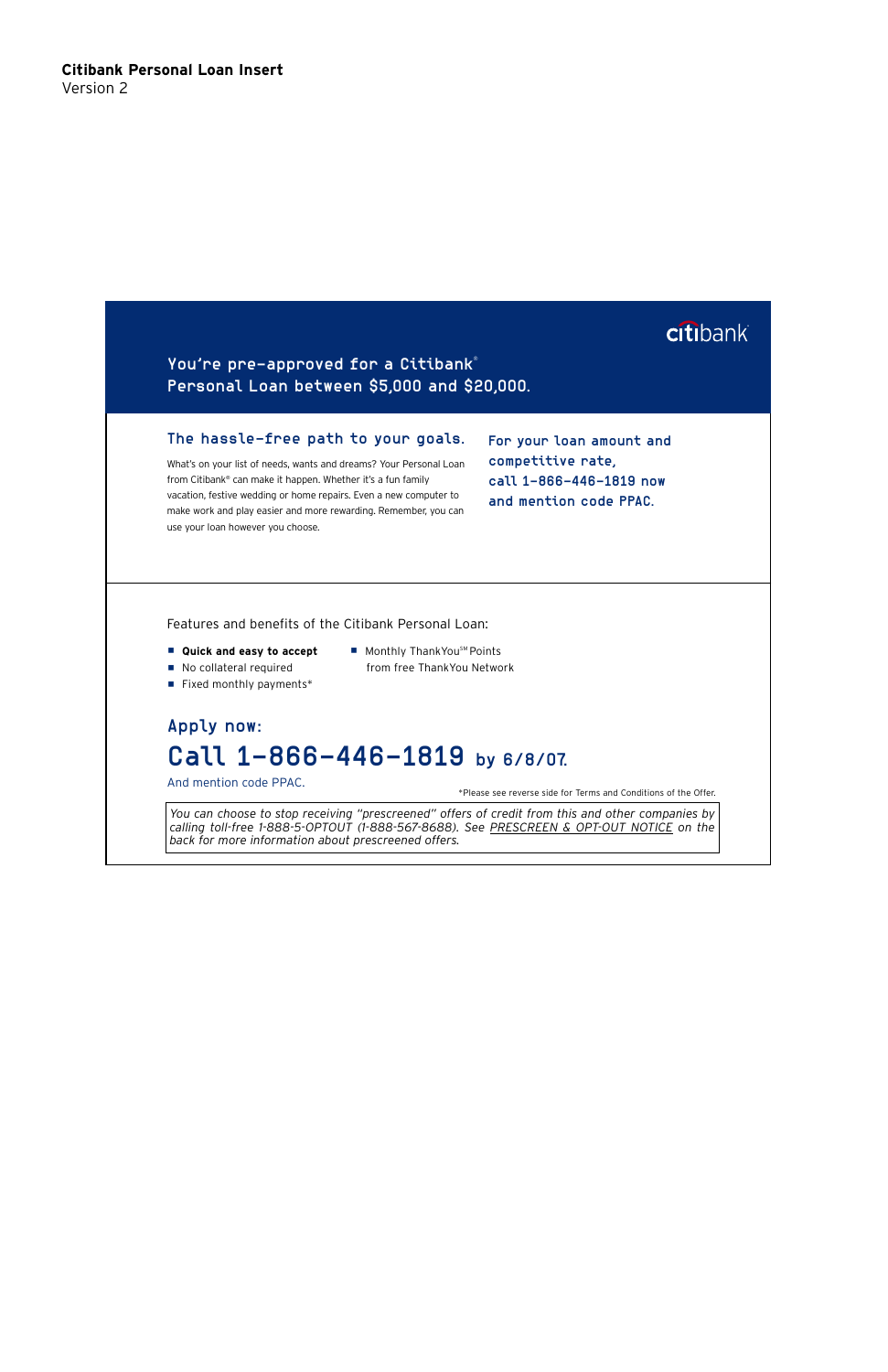Get a loan between \$5,000 and \$20,000. Use it for whatever you want.

# **Surprising destinations** (and friendly faces) are waiting for you.

You're pre-approved for a Citibank® Personal Loan.

of Citigroup Inc. ThankYou is a service mark of Citigroup Inc.

illustrative purposes only; actual terms may vary upon credit approval.

Certain restriction may apply. This offer is not transferable.

PRESCREEN & OPT-OUT NOTICE: This "prescreened" offer of credit is based on information in your credit report

want to receive prescreened offers of credit from this and other companies, call the consumer reporting agencies indicating that you meet certain criteria. This offer is not guaranteed if you do not meet our criteria. If you do not

1 beno nuo nuo distanto di molto della molto di mondiale di controlla di che seperato di mondiale di conditato di crediti di crediti di crediti di creditato di di crediti di crediti di crediti di crediti di crediti di cred Terms and Conditions of the Offer: Equifax Options, RO. Box 740123, Atalahia, GA 30374-0123, or Experian, Opt-0ut, P.O. Box 919, Allen, TX 75013-0919. toll-free at 1-888-5-0PTOUT (1-888-567-8688) or write to Trans Union, P.O. Box 505, Woodlyn, PA 19094-0505, or

you will make of monthly payments of \$104.98. Filis example assumes loans in the equal installments in the make of the form payment, and is provided for monthly installment payments of principal and interest to pay off your loan by a specific date. The loan requires the payment of daily simple interest, which<br>Realisting to the payments of principal and interest to pay off As long as you are not in default, the interest rate for your personal loan will remain constant for the term of your loan, and you will make regularly scheduled you may receive more than one communication about this Personal Loan Offer. This pre-approved offer is limited to customers in their individual capacity.<br>You may receive more than one communication about this Personal Loan select you for this offer and our creditrouthiness criteria. And you must accept this offer by the date set forth on this insert. You must be years of age and

© 2007 Citibank. Citibank. N.A. Member FDIC. Citibank and Citibank with Arc Design are registered service marks

Citibank must be able to confirm your identity, employment and verify you nust continue to meet the consumer report selection criteria used to terms of the Loan Note that will be delivered to you. report and loan term is2 60 months. The rate you will be quoted will assume the use of Citibank Auto Deduct (an automated monthly debit from a Citibank<br>deposit account) for repayment. If you choose not to use Citibank Auto

**Citibank Personal Loan Insert** Version 3